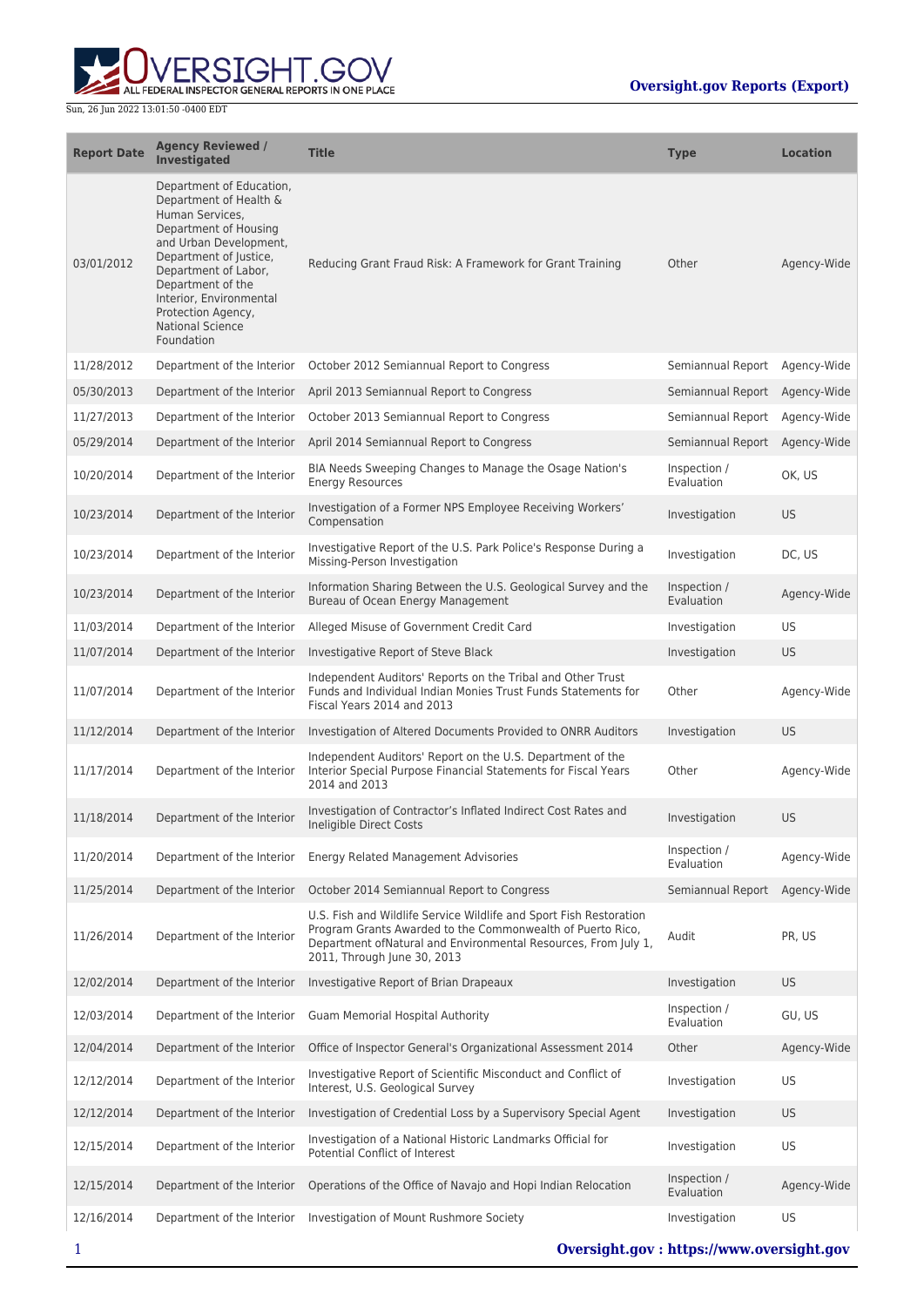

| <b>Report Date</b> | <b>Agency Reviewed /</b><br><b>Investigated</b> | <b>Title</b>                                                                                                                                                                                                    | <b>Type</b>                | <b>Location</b> |
|--------------------|-------------------------------------------------|-----------------------------------------------------------------------------------------------------------------------------------------------------------------------------------------------------------------|----------------------------|-----------------|
| 12/16/2014         | Department of the Interior                      | Investigation of NPS Associate Director                                                                                                                                                                         | Investigation              | <b>US</b>       |
| 12/18/2014         | Department of the Interior                      | Investigation of a Bureau of Reclamation Civil Engineer                                                                                                                                                         | Investigation              | US              |
| 12/18/2014         | Department of the Interior                      | Investigation of NPS Superintendent                                                                                                                                                                             | Investigation              | <b>US</b>       |
| 12/19/2014         | Department of the Interior                      | U.S. Fish and Wildlife Service Wildlife and Sport Fish Restoration<br>Program Grants Awarded to the State of Minnesota, Department<br>of Natural Resources, From July 1, 2011, Through June 30, 2013            | Audit                      | MN, US          |
| 12/29/2014         | Department of the Interior                      | Evaluation of Security Features of the Main Interior Building                                                                                                                                                   | Inspection /<br>Evaluation | DC, US          |
| 01/02/2015         | Department of the Interior                      | FY 2015 Audits, Inspections, and Evaluations Annual Work Plan                                                                                                                                                   | Other                      | Agency-Wide     |
| 01/05/2015         | Department of the Interior                      | Allegations of Failure to Submit Oil and Gas Reports to ONRR                                                                                                                                                    | Investigation              | US.             |
| 01/07/2015         | Department of the Interior                      | Investigation of Coral Bay Marina Project                                                                                                                                                                       | Investigation              | US              |
| 01/12/2015         | Department of the Interior                      | Finding of Whistleblower Retaliation Under the American<br>Recovery and Reinvestment Act                                                                                                                        | Investigation              | <b>US</b>       |
| 01/13/2015         | Department of the Interior                      | Investigation of BIA sole-source awards for work related to a<br><b>Budget Execution Reporting Tool</b>                                                                                                         | Investigation              | US              |
| 01/15/2015         | Department of the Interior                      | Investigation of Alleged Workers Compensation Fraud                                                                                                                                                             | Investigation              | <b>US</b>       |
| 01/20/2015         | Department of the Interior                      | Investigation of Production Records for Nine Mineral Leases in the<br><b>Wavne National Forest</b>                                                                                                              | Investigation              | OH. US          |
| 01/22/2015         | Department of the Interior                      | Investigation of Government Purchase Card Use To Pay for an<br>NPS Pathways Intern's College Tuition                                                                                                            | Investigation              | <b>US</b>       |
| 01/26/2015         | Department of the Interior                      | Investigation of FWS IT Specialist                                                                                                                                                                              | Investigation              | US              |
| 01/28/2015         | Department of the Interior                      | Review of Violence Prevention at the Moencopi Day School                                                                                                                                                        | Inspection /<br>Evaluation | AZ, US          |
| 01/30/2015         | Department of the Interior                      | Investigation of BLM Contract Specialist                                                                                                                                                                        | Investigation              | US              |
| 02/02/2015         | Department of the Interior                      | Investigation of Alleged Contract Steering and Mismanagement<br>by Two BSEE Managers                                                                                                                            | Investigation              | <b>US</b>       |
| 02/02/2015         | Department of the Interior                      | Investigation of Irregularities Within the Coastal Impact<br>Assistance Program in Mississippi                                                                                                                  | Investigation              | MS, US          |
| 02/18/2015         | Department of the Interior                      | Investigation of False Reporting by Renewable Energy Companies                                                                                                                                                  | Investigation              | <b>US</b>       |
| 02/18/2015         | Department of the Interior                      | Review of Bureau of Land Management's Recreation Fee Program                                                                                                                                                    | Audit                      | Agency-Wide     |
| 02/19/2015         |                                                 | Department of the Interior Review of Academic Achievement at the Moencopi Day School                                                                                                                            | Inspection /<br>Evaluation | AZ, US          |
| 02/19/2015         | Department of the Interior                      | Review of National Park Service's Recreation Fee Program                                                                                                                                                        | Audit                      | Agency-Wide     |
| 03/01/2015         | Department of the Interior                      | U.S. Fish and Wildlife Service's Management of Oil and Gas<br>Activities on Refuges                                                                                                                             | Inspection /<br>Evaluation | Agency-Wide     |
| 03/03/2015         | Department of the Interior                      | Investigation of Allegation That FWS Officials Committed Perjury                                                                                                                                                | Investigation              | US              |
| 03/04/2015         | Department of the Interior                      | Investigation of BLM Associate Field Manager                                                                                                                                                                    | Investigation              | US              |
| 03/10/2015         | Department of the Interior                      | U.S. Fish and Wildlife Service Wildlife and Sport Fish Restoration<br>Program Grants Awarded to the State of Rhode Island,<br>Department of Environmental Management From July 1, 2011<br>through June 30, 2013 | Audit                      | RI, US          |
| 03/16/2015         | Department of the Interior                      | Promotions at BLM's Office of Law Enforcement and Security                                                                                                                                                      | Investigation              | US.             |
| 03/24/2015         | Department of the Interior                      | Investigation of False Claims by BIA Firefighters                                                                                                                                                               | Investigation              | US              |
| 03/27/2015         | Department of the Interior                      | U.S. Fish and Wildlife Service, Wildlife and Sport Fish Restoration<br>Program Grants Awarded to the State of Kansas, Department of<br>Wildlife, Parks, and Tourism From July 1, 2011, Through June 30,<br>2013 | Audit                      | KS, US          |
| 03/30/2015         | Department of the Interior                      | U.S. Geological Survey's Ethics Program                                                                                                                                                                         | Inspection /<br>Evaluation | Agency-Wide     |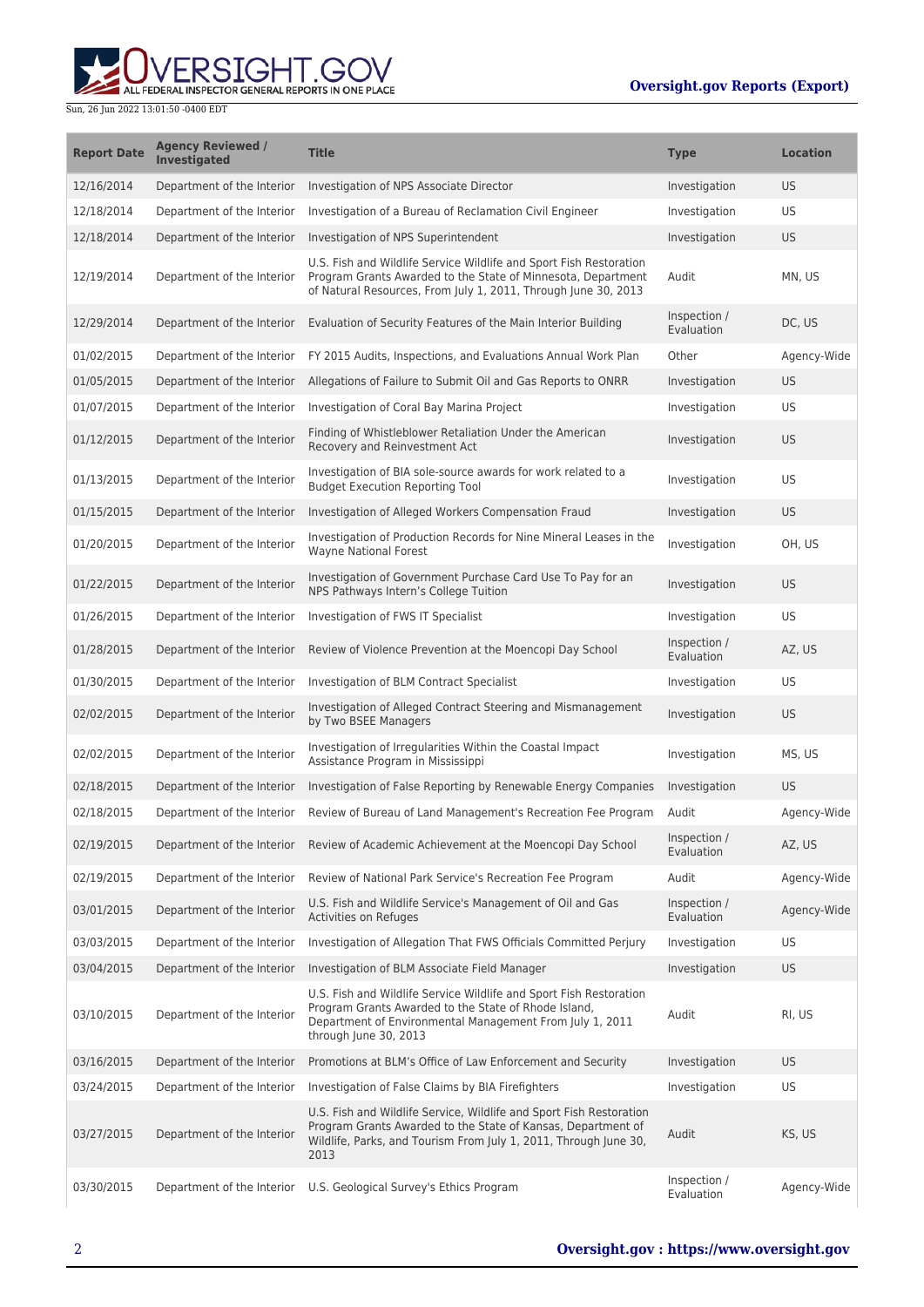

| <b>Report Date</b> | <b>Agency Reviewed /</b><br><b>Investigated</b> | <b>Title</b>                                                                                                                                                                                                                       | <b>Type</b>                | <b>Location</b> |
|--------------------|-------------------------------------------------|------------------------------------------------------------------------------------------------------------------------------------------------------------------------------------------------------------------------------------|----------------------------|-----------------|
| 03/30/2015         | Department of the Interior                      | Review of Bureau of Land Management's Concession<br><b>Management Practices</b>                                                                                                                                                    | Inspection /<br>Evaluation | Agency-Wide     |
| 04/01/2015         | Department of the Interior                      | Investigation of False Reporting of Royalties, Rio Vista Operating,<br><b>LLC</b>                                                                                                                                                  | Investigation              | US              |
| 04/03/2015         | Department of the Interior                      | Review of Academic Achievement at the Tonalea Day School                                                                                                                                                                           | Inspection /<br>Evaluation | AZ, US          |
| 04/09/2015         | Department of the Interior                      | Review of Violence Prevention at the Tonalea Day School                                                                                                                                                                            | Inspection /<br>Evaluation | AZ, US          |
| 04/20/2015         | Department of the Interior                      | Investigation of the Slawson Exploration Company                                                                                                                                                                                   | Investigation              | <b>US</b>       |
| 04/22/2015         | Department of the Interior                      | Investigation of Inappropriate Leave Use at the Bureau of<br>Reclamation                                                                                                                                                           | Investigation              | US              |
| 04/28/2015         | Department of the Interior                      | Review of Academic Achievement at the Lukachukai Community<br>School                                                                                                                                                               | Inspection /<br>Evaluation | AZ, US          |
| 04/28/2015         | Department of the Interior                      | Review of Violence Prevention at the Tuba City Boarding School                                                                                                                                                                     | Inspection /<br>Evaluation | AZ, US          |
| 04/28/2015         | Department of the Interior                      | Review of Violence Prevention at the Lukachukai Community<br>School                                                                                                                                                                | Inspection /<br>Evaluation | AZ, US          |
| 04/29/2015         | Department of the Interior                      | Investigation of Improper Meetings Regarding a Conservation<br>Plan for the American Burying Beetle                                                                                                                                | Investigation              | US              |
| 04/30/2015         | Department of the Interior                      | Investigation of Federal Employees' Compensation Act Fraud at<br>the U.S. Geological Survey                                                                                                                                        | Investigation              | <b>US</b>       |
| 04/30/2015         | Department of the Interior                      | Review of Academic Achievement at the Tuba City Boarding<br>School                                                                                                                                                                 | Inspection /<br>Evaluation | AZ, US          |
| 04/30/2015         | Department of the Interior                      | Review of Academic Achievement at the Sicangu Owayawa Oti<br>(Rosebud Dorm)                                                                                                                                                        | Inspection /<br>Evaluation | SD, US          |
| 05/08/2015         | Department of the Interior                      | Collusion and Deceptive Vendor Activities toward the Bureau of<br>Land Management                                                                                                                                                  | Investigation              | US              |
| 05/08/2015         | Department of the Interior                      | Investigation of Carlsbad Caverns Construction Contract Problems                                                                                                                                                                   | Investigation              | NM, US          |
| 05/11/2015         | Department of the Interior                      | Investigation of Complaint That USPP Mismanaged an Internal<br>Investigation                                                                                                                                                       | Investigation              | US              |
| 05/13/2015         | Department of the Interior                      | Energy Resources Program, U.S. Geological Survey                                                                                                                                                                                   | Inspection /<br>Evaluation | Agency-Wide     |
| 05/14/2015         | Department of the Interior                      | U.S. Department of the Interior's Compliance With the Improper<br>Payments Elimination and Recovery Act of 2010 in its Fiscal Year<br>2014 "Agency Financial Report"                                                               | Inspection /<br>Evaluation | Agency-Wide     |
| 05/15/2015         | Department of the Interior                      | Verification Review of BLM's Oil and Gas I&E Program (Verification<br>Review of Recommendations for the Evaluation Titled "Bureau of<br>Land Management's Oil and Gas Inspection and Enforcement<br>Program" (CR-EV-BLM-0001-2009) | Other                      | Agency-Wide     |
| 05/18/2015         | Department of the Interior                      | Investigation of an FWS Employee for Employment Fraud                                                                                                                                                                              | Investigation              | US              |
| 05/19/2015         | Department of the Interior                      | Management of National Heritage Area Program Funds Under<br>Cooperative Agreement No. H5041110008                                                                                                                                  | Audit                      | MS, US          |
| 05/21/2015         | Department of the Interior                      | DOI's Adoption of Cloud-Computing Technologies                                                                                                                                                                                     | Inspection /<br>Evaluation | Agency-Wide     |
| 05/26/2015         | Department of the Interior                      | Review of Violence Prevention at the Sicangu Owayawa Oti<br>(Rosebud Dormitory)                                                                                                                                                    | Inspection /<br>Evaluation | SD, US          |
| 05/26/2015         | Department of the Interior                      | Review of Violence Prevention at the Flandreau Indian School                                                                                                                                                                       | Inspection /<br>Evaluation | SD, US          |
| 06/01/2015         | Department of the Interior                      | April 2015 Semiannual Report to Congress                                                                                                                                                                                           | Semiannual Report          | Agency-Wide     |
| 06/04/2015         | Department of the Interior                      | Investigation of Benzene Concerns at the Pinedale Field Office                                                                                                                                                                     | Investigation              | WY, US          |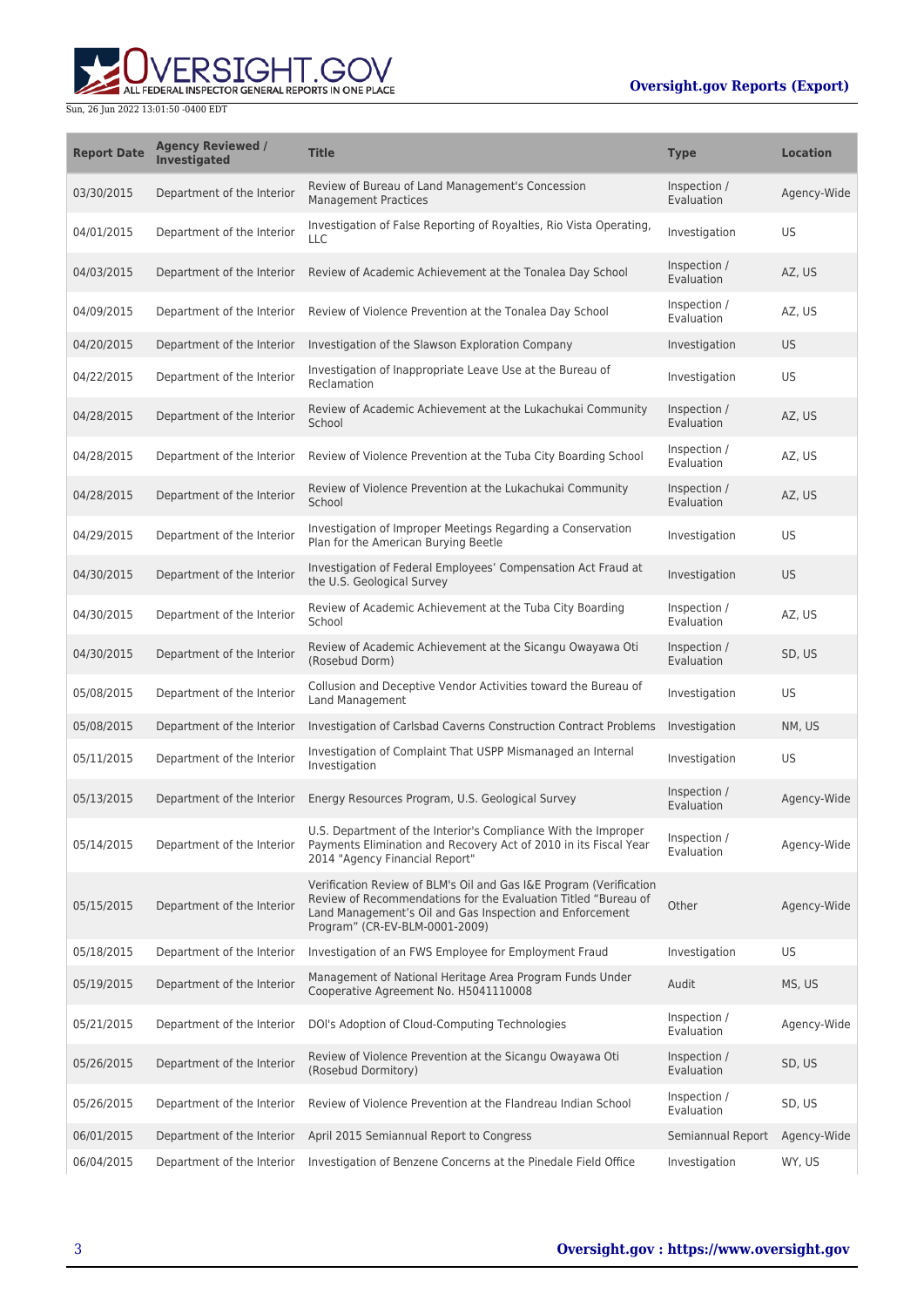

| <b>Report Date</b> | <b>Agency Reviewed /</b><br><b>Investigated</b> | <b>Title</b>                                                                                                                                                                                                                                                         | <b>Type</b>                | <b>Location</b> |
|--------------------|-------------------------------------------------|----------------------------------------------------------------------------------------------------------------------------------------------------------------------------------------------------------------------------------------------------------------------|----------------------------|-----------------|
| 06/09/2015         | Department of the Interior                      | Verification Review - BIA Youth Initiative Program (Verification of<br>Recommendations for the Report Titled "U.S. Department of the<br>Interior Program Startup Inspection: Bureau of Indian Affairs<br>Youth Initiative Program" (Report No. ER-IS-BIA-0010-2011)) | Other                      | Agency-Wide     |
| 06/15/2015         | Department of the Interior                      | Investigation of Bureau of Reclamation's Workers Compensation<br>Fraud                                                                                                                                                                                               | Investigation              | US.             |
| 06/17/2015         | Department of the Interior                      | Investigation of a Senior Park Official for Violating Contracting<br>Procedures                                                                                                                                                                                      | Investigation              | <b>US</b>       |
| 06/22/2015         | Department of the Interior                      | Review of Violence Prevention at the Ahfachkee Indian School                                                                                                                                                                                                         | Inspection /<br>Evaluation | FL, US          |
| 06/22/2015         | Department of the Interior                      | Review of Violence Prevention at the Cherokee Central Schools                                                                                                                                                                                                        | Inspection /<br>Evaluation | NC, US          |
| 06/22/2015         | Department of the Interior                      | Review of Violence Prevention at the Pierre Indian Learning<br>Center                                                                                                                                                                                                | Inspection /<br>Evaluation | SD, US          |
| 07/06/2015         | Department of the Interior                      | Verification Review of NEW HORIZON Report No. Verification<br>Review of Recommendations for the Evaluation Titled "A New<br>Horizon: Looking to the Future of the Bureau of Ocean Energy<br>Management, Regulation and Enforcement" (CR-EV-<br>MMS-0015-2010)        | Other                      | Agency-Wide     |
| 07/06/2015         | Department of the Interior                      | Verification Review of BLM and MMS Beneficial Use Deductions<br>(CR-IS-MOA-0004-2009)                                                                                                                                                                                | Other                      | Agency-Wide     |
| 07/10/2015         | Department of the Interior                      | Review of Academic Achievement at the Chemawa Indian School                                                                                                                                                                                                          | Inspection /<br>Evaluation | OR, US          |
| 07/10/2015         | Department of the Interior                      | Review of Academic Achievement at Ahfachkee Indian School in<br>Florida                                                                                                                                                                                              | Inspection /<br>Evaluation | FL, US          |
| 07/10/2015         | Department of the Interior                      | Verification Review - Recommendations 1 and 5 for the<br>evaluation report, "U.S. Department of the Interior's Video<br>Teleconferencing Usage" (WR-EV-MOA-0004-2010)                                                                                                | Other                      | Agency-Wide     |
| 07/13/2015         | Department of the Interior                      | Review of Academic Achievement at the Miccosukee Indian<br>School                                                                                                                                                                                                    | Inspection /<br>Evaluation | FL, US          |
| 07/13/2015         | Department of the Interior                      | Review of Academic Achievement at the Pierre Indian Learning<br>Center                                                                                                                                                                                               | Inspection /<br>Evaluation | SD, US          |
| 07/13/2015         | Department of the Interior                      | Review of Academic Achievement at the Flandreau Indian School                                                                                                                                                                                                        | Inspection /<br>Evaluation | SD, US          |
| 07/13/2015         | Department of the Interior                      | Review of Violence Prevention at the Miccosukee Indian School                                                                                                                                                                                                        | Inspection /<br>Evaluation | FL, US          |
| 07/15/2015         | Department of the Interior                      | Security of the U.S. Department of the Interior's Publicly<br>Accessible Information Technology Systems                                                                                                                                                              | Inspection /<br>Evaluation | Agency-Wide     |
| 07/16/2015         | Department of the Interior                      | Investigative Report of Office of Law Enforcement and Security<br><b>Technology Division</b>                                                                                                                                                                         | Investigation              | US.             |
| 07/17/2015         | Department of the Interior                      | Investigative Report of U.S. Fish and Wildlife Service Refuge<br>Manager                                                                                                                                                                                             | Investigation              | US              |
| 07/20/2015         | Department of the Interior                      | Allegations of Contract Fraud on Crow Reservation                                                                                                                                                                                                                    | Investigation              | US.             |
| 07/21/2015         | Department of the Interior                      | U.S. Fish and Wildlife Service Wildlife and Sport Fish Restoration<br>Program Grants Awarded to the State of Colorado, Division of<br>Parks and Wildlife From July 1, 2011 Through June 30, 2013                                                                     | Audit                      | CO, US          |
| 07/24/2015         | Department of the Interior                      | U.S. Fish and Wildlife Service Wildlife and Sport Fish Restoration<br>Program Grants Awarded to the Commonwealth of Pennsylvania,<br>Fish and Boat Commission, From July 1, 2011, Through June 30,<br>2013                                                           | Audit                      | PA, US          |
| 07/27/2015         | Department of the Interior                      | Review of Violence Prevention at the Yakama Nation Tribal School                                                                                                                                                                                                     | Inspection /<br>Evaluation | Agency-Wide     |
| 07/27/2015         | Department of the Interior                      | Review of Violence Prevention at the Chemawa Indian School                                                                                                                                                                                                           | Inspection /<br>Evaluation | OR, US          |
| 07/30/2015         | Department of the Interior                      | Investigation of Misuse of a Credit Card by a Former School<br>Superintendent                                                                                                                                                                                        | Investigation              | WY, US          |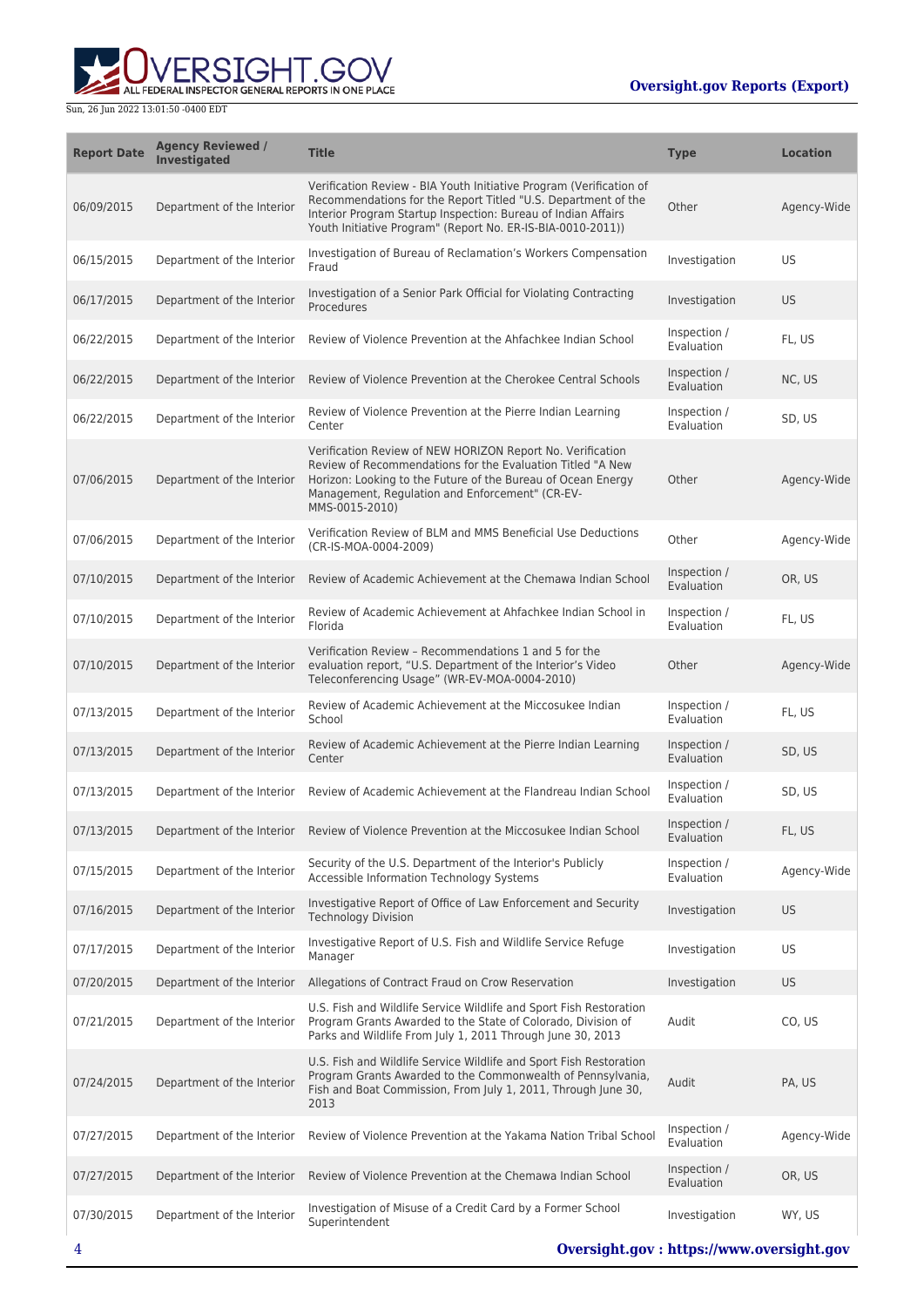

| <b>Report Date</b> | <b>Agency Reviewed /</b><br><b>Investigated</b> | <b>Title</b>                                                                                                                                                                                                                                  | <b>Type</b>                | <b>Location</b> |
|--------------------|-------------------------------------------------|-----------------------------------------------------------------------------------------------------------------------------------------------------------------------------------------------------------------------------------------------|----------------------------|-----------------|
| 07/30/2015         | Department of the Interior                      | Closeout Memorandum- Evaluation of BLM-Managed Orphaned Oil<br>and Gas Wells                                                                                                                                                                  | Other                      | Agency-Wide     |
| 08/03/2015         | Department of the Interior                      | Investigation of BLM Natural Resource Specialist                                                                                                                                                                                              | Investigation              | US              |
| 08/05/2015         | Department of the Interior                      | Friends of the Jimmy Carter National Historic Site                                                                                                                                                                                            | Investigation              | US.             |
| 08/06/2015         | Department of the Interior                      | Investigation of Former Bureau of Land Management Firefighter                                                                                                                                                                                 | Investigation              | US              |
| 08/06/2015         | Department of the Interior                      | Verification Review of Recommendations for the Report Titled<br>"Bureau of Indian Affairs: Wildland Fire Suppression" (ER-IN-<br>BIA-0016-2009)                                                                                               | Other                      | Agency-Wide     |
| 08/07/2015         | Department of the Interior                      | Verification Review - Recommendations for the Report, "Bureau of<br>Reclamation's Safety of Dams: Emergency Preparedness" (WR-<br>EV-BOR-0007-2011)                                                                                           | Other                      | Agency-Wide     |
| 08/13/2015         | Department of the Interior                      | U.S. Department of the Interior's Climate Science Centers                                                                                                                                                                                     | Audit                      | Agency-Wide     |
| 08/18/2015         | Department of the Interior                      | The Bureau of Safety and Environmental Enforcement, Incident<br><b>Investigation Program</b>                                                                                                                                                  | Inspection /<br>Evaluation | Agency-Wide     |
| 08/24/2015         | Department of the Interior                      | U.S. Fish and Wildlife Service Wildlife and Sport Fish Restoration<br>Program Grants Awarded to the Commonwealth of Kentucky,<br>Department of Fish and Wildlife Resources, From July 1, 2012,<br>Through June 30, 2014                       | Audit                      | KY, US          |
| 08/31/2015         | Department of the Interior                      | Investigation of BIA Regional Management Practices                                                                                                                                                                                            | Investigation              | US              |
| 08/31/2015         | Department of the Interior                      | Review of Academic Achievement at Yakama Nation Tribal School<br>in Washington                                                                                                                                                                | Inspection /<br>Evaluation | WA, US          |
| 09/01/2015         | Department of the Interior                      | Investigation of an NPS Employee's Receipt of Workers'<br><b>Compensation Benefits</b>                                                                                                                                                        | Investigation              | US              |
| 09/04/2015         | Department of the Interior                      | Verification Review - Recommendations for the Report, "Bureau of<br>Indian Education: School Violence Prevention" (NM-EV-<br>BIE-0003-2008)                                                                                                   | Other                      | Agency-Wide     |
| 09/04/2015         | Department of the Interior                      | Verification Review - Recommendations for the Report,<br>"Evaluation of Controls to Prevent Violence at Bureau of Indian<br>Education Operated Education Facilities" (NM-EV-BIE-0001-2008)                                                    | Other                      | Agency-Wide     |
| 09/08/2015         | Department of the Interior                      | Investigation of FWS Regional Director                                                                                                                                                                                                        | Investigation              | US              |
| 09/09/2015         | Department of the Interior                      | FWS Officials Investigated for Misconduct Over Dunes Sagebrush<br><b>Lizard ESL Classification</b>                                                                                                                                            | Investigation              | US              |
| 09/11/2015         |                                                 | Verification Review of Recommendations for the Report, "Central<br>Department of the Interior Valley Project, California: Repayment Status and Payoff" (Report<br>No. WR-EV-BOR-0003-2012)                                                    | Other                      | Agency-Wide     |
| 09/14/2015         | Department of the Interior                      | Investigation of Inappropriate Use of a Computer by a USBR<br>employee                                                                                                                                                                        | Investigation              | US              |
| 09/16/2015         | Department of the Interior                      | Verification Review - Recommendations for the Report, "Advisory<br>-Indian Land Consolidation: Probate and Estate Planning<br>Activities" (Report No. WR-EV-BIA-0009-2012)                                                                    | Other                      | Agency-Wide     |
| 09/16/2015         | Department of the Interior                      | Verification Review - Recommendations for the Report, "Bureau<br>of Indian Affairs' Detention Facilities" (Verification Review -<br>Recommendations for the Report, "Bureau of Indian Affairs'<br>Detention Facilities" (WR-EV-BIA-0005-2010) | Other                      | Agency-Wide     |
| 09/18/2015         | Department of the Interior                      | Verification Review - Recommendation 4 for the Report,<br>"Abandoned Mine Lands in the Department of the Interior" (C-IN-<br>MOA-0004-2007)                                                                                                   | Other                      | Agency-Wide     |
| 09/29/2015         | Department of the Interior                      | U.S. Fish and Wildlife Service Wildlife and Sport Fish Restoration<br>Program Grants Awarded to the Commonwealth of Virginia,<br>Virginia Marine Resources Commission, From July 1, 2012,<br>Through June 30, 2014                            | Audit                      | VA, US          |
| 09/29/2015         | Department of the Interior                      | U.S. Fish and Wildlife Service Wildlife and Sport Fish Restoration<br>Program Grants Awarded to the State of Nevada, Department of<br>Wildlife, From July 1, 2012, Through June 30, 2014                                                      | Audit                      | NV, US          |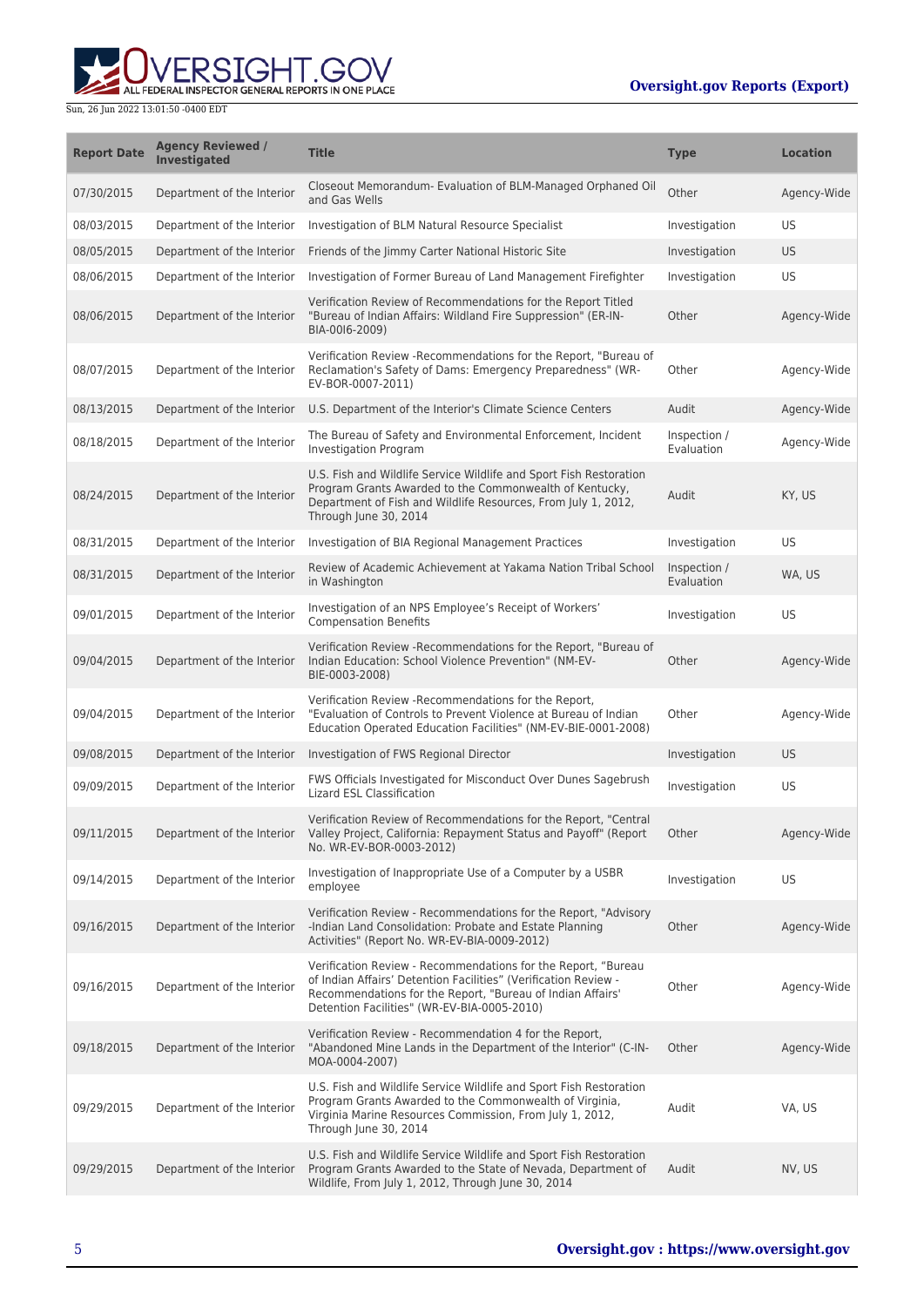

| <b>Report Date</b> | <b>Agency Reviewed /</b><br><b>Investigated</b> | <b>Title</b>                                                                                                                                                                                            | <b>Type</b>                         | <b>Location</b> |
|--------------------|-------------------------------------------------|---------------------------------------------------------------------------------------------------------------------------------------------------------------------------------------------------------|-------------------------------------|-----------------|
| 09/29/2015         | Department of the Interior                      | U.S. Fish and Wildlife Service Wildlife and Sport Fish Restoration<br>Program Grants Awarded to the State of Oklahoma, Department<br>of Wildlife Conservation From July 1, 2012, Through June 30, 2014  | Audit                               | OK, US          |
| 09/30/2015         | Department of the Interior                      | Issues Identified During our Evaluation of Interagency Agreement<br>No. R13PG20058 Between the Bureau of Reclamation and the<br>U.S. Geological Survey                                                  | Other                               | Agency-Wide     |
| 09/30/2015         | Department of the Interior                      | Garrison Diversion Unit's Interim Cost Allocation                                                                                                                                                       | Inspection /<br>Evaluation          | ND, US          |
| 09/30/2015         | Department of the Interior                      | U.S. Fish and Wildlife Service Wildlife and Sport Fish Restoration<br>Program Grants Awarded to the State of New Mexico, Department Audit<br>of Game and Fish, From July 1, 2011, Through June 30, 2013 |                                     | NM, US          |
| 09/30/2015         | Department of the Interior                      | Operation and Management of the Brinkerhoff Lodge at Grand<br><b>Teton National Park</b>                                                                                                                | Inspection /<br>Evaluation          | WY, US          |
| 10/01/2015         | Department of the Interior                      | NPS Supervisor Alleged to Purchase Appliances with Purchase<br>Card                                                                                                                                     | Investigation                       | <b>US</b>       |
| 10/05/2015         | Department of the Interior                      | Investigation of Alleged Misuse of Government Credit Card                                                                                                                                               | Investigation                       | US              |
| 10/06/2015         | Department of the Interior                      | Allegations of Inappropriate Overtime at the Bureau of<br>Reclamation                                                                                                                                   | Investigation                       | <b>US</b>       |
| 10/13/2015         | Department of the Interior                      | Review of Academic Achievement at the Paschal Sherman Indian<br>School                                                                                                                                  | Inspection /<br>Evaluation          | WA, US          |
| 10/13/2015         | Department of the Interior                      | Review of Violence Prevention at the Paschal Sherman Indian<br>School                                                                                                                                   | Inspection /<br>Evaluation          | WA, US          |
| 10/13/2015         | Department of the Interior                      | Reimbursable Activities Funded through the National Park<br>Service's Construction Account                                                                                                              | Inspection /<br>Evaluation          | Agency-Wide     |
| 10/16/2015         | Department of the Interior                      | Investigation of FAR Violations at Canaveral National Seashore                                                                                                                                          | Investigation                       | FL, US          |
| 10/20/2015         | Department of the Interior                      | Investigation of BIA Special Agent Accused of Lying                                                                                                                                                     | Investigation                       | US              |
| 10/23/2015         | Department of the Interior                      | Investigative Report of Bureau of Land Management Wild Horse<br><b>Buyer</b>                                                                                                                            | Investigation                       | CO, US          |
| 10/27/2015         | Department of the Interior                      | Investigation of Contracting Practices at New Mexico Interstate<br><b>Stream Commission</b>                                                                                                             | Investigation                       | US              |
| 10/28/2015         | Department of the Interior                      | Workers' Compensation Investigation of National Park Service<br>Employee                                                                                                                                | Investigation                       | <b>US</b>       |
| 10/30/2015         | Department of the Interior                      | Ongoing Concerns with Realignment Planning for the Bureau of<br>Safety and Environmental Enforcement                                                                                                    | Other                               | Agency-Wide     |
| 11/02/2015         | Department of the Interior                      | Convenience Checks issued by former BIA Employee                                                                                                                                                        | Investigation                       | US              |
| 11/03/2015         | Department of the Interior                      | Allegations of Grant Fraud at Mojave National Preserve Not<br>Substantiated                                                                                                                             | Investigation                       | CA, US          |
| 11/06/2015         | Department of the Interior                      | Independent Auditors' Reports on the Tribal and Other Trust<br>Funds and Individual Indian Monies Trust Funds Statements for<br>Fiscal Years 2015 and 2014                                              | Other                               | Agency-Wide     |
| 11/10/2015         | Department of the Interior                      | Inspector General's Statement Summarizing the Major<br>Management and Performance Challenges Facing the U.S.<br>Department of the Interior FY 2015                                                      | <b>Top Management</b><br>Challenges | Agency-Wide     |
| 11/12/2015         | Department of the Interior                      | Cloud Computing Security Documentation in the Cyber Security<br>Assessment Management Solution                                                                                                          | Inspection /<br>Evaluation          | Agency-Wide     |
| 11/13/2015         | Department of the Interior                      | Independent Auditors' Report on the U.S. Department of the<br>Interior Special Purpose Financial Statements for Fiscal Years<br>2015 and 2014                                                           | Other                               | Agency-Wide     |
| 11/13/2015         | Department of the Interior                      | Independent Auditors' Report on the U.S. Department of the<br>Interior Financial Statements for Fiscal Years 2015 and 2014                                                                              | Other                               | Agency-Wide     |
| 11/16/2015         | Department of the Interior                      | OST Appraiser Sanctioned for Conflict of Interest                                                                                                                                                       | Investigation                       | US              |
| 11/16/2015         | Department of the Interior                      | Management Advisory: Hiring of Former Grand Canyon Employee                                                                                                                                             | Other                               | <b>US</b>       |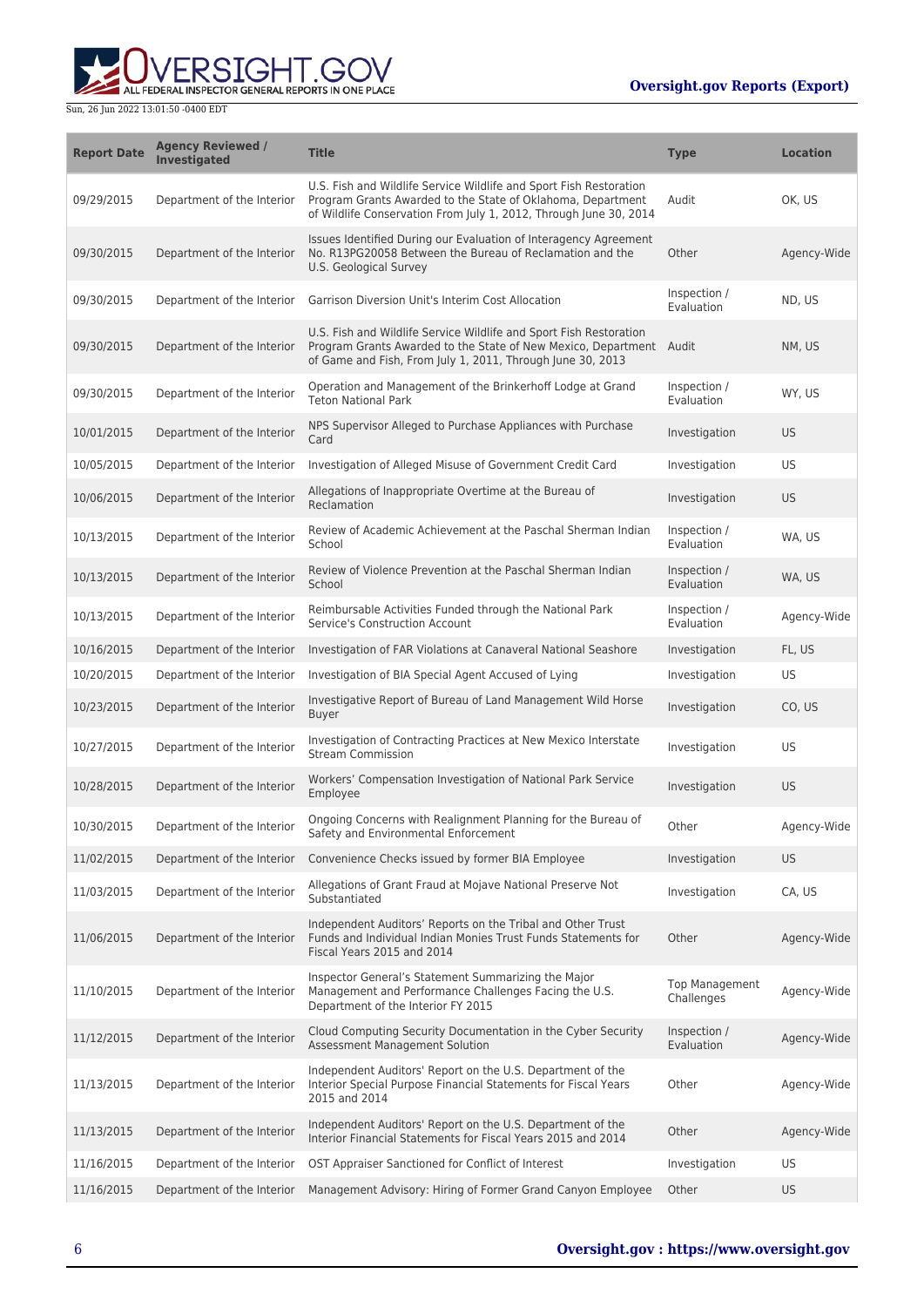ALL FEDERAL INSPECTOR GENERAL REPORTS IN ONE PLACE

| <b>Report Date</b> | <b>Agency Reviewed /</b><br><b>Investigated</b> | <b>Title</b>                                                                                                                                                                                                                       | <b>Type</b>                | <b>Location</b> |
|--------------------|-------------------------------------------------|------------------------------------------------------------------------------------------------------------------------------------------------------------------------------------------------------------------------------------|----------------------------|-----------------|
| 11/16/2015         | Department of the Interior                      | Management Advisory: Distribution of Letter and Declarations<br>sent to Secretary Sally Jewell                                                                                                                                     | Other                      | US              |
| 11/20/2015         | Department of the Interior                      | October 2015 Semiannual Report to Congress                                                                                                                                                                                         | Semiannual Report          | Agency-Wide     |
| 11/23/2015         | Department of the Interior                      | Investigation into Allegations that NPS Chief Ranger Posted<br>Derogatory Comments about Former Employee                                                                                                                           | Investigation              | US              |
| 11/23/2015         | Department of the Interior                      | Investigation of former BLM State Director and Deputy State<br><b>Director for Natural Resources</b>                                                                                                                               | Investigation              | <b>US</b>       |
| 11/27/2015         | Department of the Interior                      | Bureau of Land Management Cooperative Agreement No.<br>L12AC20673 With Utah Correctional Industries                                                                                                                                | Audit                      | Agency-Wide     |
| 12/01/2015         | Department of the Interior                      | Investigation of Misuse of a Government Credit Card and Theft at<br><b>Gateway National Recreational Area</b>                                                                                                                      | Investigation              | US.             |
| 12/01/2015         | Department of the Interior                      | Investigation of Alleged Diversion of Right-of-Way Payment By<br>Chippewa Cree Tribe                                                                                                                                               | Investigation              | US              |
| 12/01/2015         | Department of the Interior                      | Investigation of Alleged Diversion of Royalty Payments by<br>Chippewa Cree Tribe Members                                                                                                                                           | Investigation              | <b>US</b>       |
| 12/03/2015         | Department of the Interior                      | Investigation of Possible Kickback in a National Park Service<br>Contract                                                                                                                                                          | Investigation              | US              |
| 12/03/2015         | Department of the Interior                      | Review of Violence Prevention at the San Ildefonso Day School                                                                                                                                                                      | Inspection /<br>Evaluation | NM, US          |
| 12/03/2015         | Department of the Interior                      | Review of Academic Achievement at the Te Tsu Geh Oweenge<br>School                                                                                                                                                                 | Inspection /<br>Evaluation | NM, US          |
| 12/03/2015         | Department of the Interior                      | Review of Violence Prevention at the Te Tsu Geh Oweenge School                                                                                                                                                                     | Inspection /<br>Evaluation | NM, US          |
| 12/03/2015         | Department of the Interior                      | Review of Violence Prevention at the Ojo Encino Day School                                                                                                                                                                         | Inspection /<br>Evaluation | NM, US          |
| 12/03/2015         | Department of the Interior                      | Review of Academic Achievement at the Cherokee Central School<br>in North Carolina                                                                                                                                                 | Inspection /<br>Evaluation | NC, US          |
| 12/07/2015         | Department of the Interior                      | Investigative Report of Management Interference With Lease 193<br><b>EIS</b>                                                                                                                                                       | Investigation              | AK, US          |
| 12/10/2015         | Department of the Interior                      | Former USBR Employee Allegedly Violated Ethics Statute                                                                                                                                                                             | Investigation              | US.             |
| 12/11/2015         | Department of the Interior                      | Review of Academic Achievement at the Ojo Encino Day School                                                                                                                                                                        | Inspection /<br>Evaluation | NM, US          |
| 12/11/2015         | Department of the Interior                      | Bureau of Land Management's Management of Private Acquired<br>Leases                                                                                                                                                               | Inspection /<br>Evaluation | Agency-Wide     |
| 12/14/2015         | Department of the Interior                      | Office of Inspector General's Organizational Assessment 2015                                                                                                                                                                       | Other                      | Agency-Wide     |
| 12/15/2015         | Department of the Interior                      | Investigation of Alleged Energy Bond Destruction                                                                                                                                                                                   | Investigation              | WY, US          |
| 12/15/2015         | Department of the Interior                      | Investigative Report of National Park Service Possible Destruction<br>Of Evidence                                                                                                                                                  | Investigation              | US              |
| 12/15/2015         | Department of the Interior                      | False Claims to Bureau of Land Management                                                                                                                                                                                          | Investigation              | US.             |
| 12/15/2015         | Department of the Interior                      | Investigation of a DOI Official's Travel and Expenses                                                                                                                                                                              | Investigation              | US              |
| 12/15/2015         | Department of the Interior                      | Investigation of Illegal Gambling by FWS Special Agent                                                                                                                                                                             | Investigation              | US              |
| 12/15/2015         | Department of the Interior                      | Investigation of Oil Theft from an Offshore Production Platform                                                                                                                                                                    | Investigation              | US              |
| 12/17/2015         | Department of the Interior                      | U.S. Fish and Wildlife Service Wildlife and Sport Fish Restoration<br>Program Grants Awarded to the State of West Virginia, Division of<br>Natural Resources, From July 1, 2011, Through June 30, 2013                             | Audit                      | WV, US          |
| 12/17/2015         | Department of the Interior                      | U.S. Fish and Wildlife Service Wildlife and Sport Fish Restoration<br>Program Grants Awarded to the American Samoa Government,<br>Department of Marine and Wildlife Resources, From October 1,<br>2011, Through September 30, 2013 | Audit                      | AS, US          |
| 12/17/2015         | Department of the Interior                      | Closeout Memorandum - Audit of BOEM Offshore Oil and Gas<br>Leasing                                                                                                                                                                | Other                      | Agency-Wide     |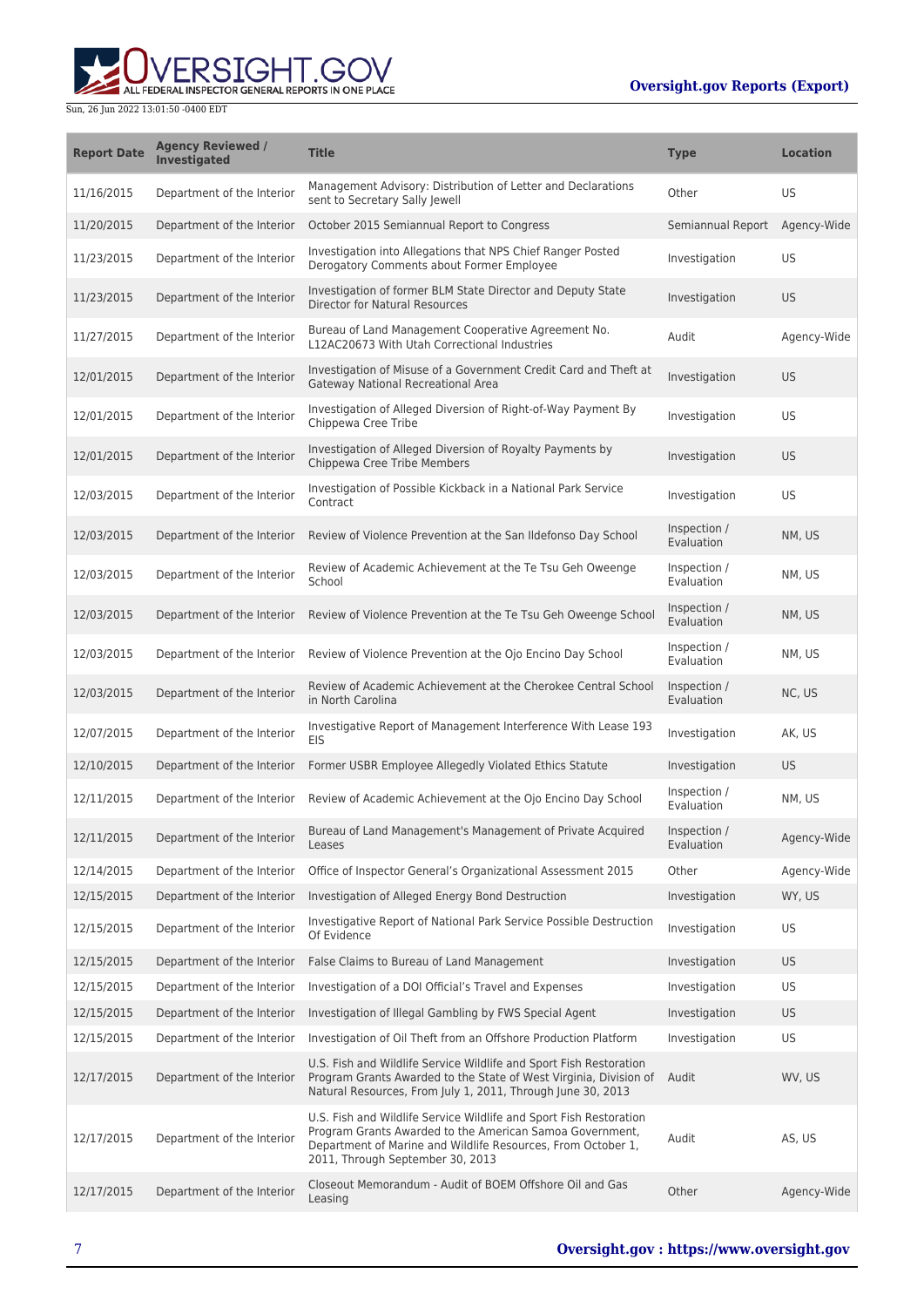

| <b>Report Date</b> | <b>Agency Reviewed /</b><br>Investigated | <b>Title</b>                                                                                                                                                                                                                                        | <b>Type</b>                | <b>Location</b> |
|--------------------|------------------------------------------|-----------------------------------------------------------------------------------------------------------------------------------------------------------------------------------------------------------------------------------------------------|----------------------------|-----------------|
| 12/21/2015         | Department of the Interior               | Management Advisory - Failure To Adequately Protect Sensitive<br>Data on Thousands of U.S. Department of the Interior Laptop<br>Computers                                                                                                           | Other                      | Agency-Wide     |
| 12/23/2015         | Department of the Interior               | BLM's Determination Processes for Wind Energy Projects<br>Proposed on Public Lands                                                                                                                                                                  | Inspection /<br>Evaluation | Agency-Wide     |
| 12/31/2015         | Department of the Interior               | Investigation of Alleged Theft of Oil Condensate from BLM Leased<br>Unit in Wyoming                                                                                                                                                                 | Investigation              | US              |
| 01/05/2016         | Department of the Interior               | Unsupported Costs and Alleged Price Gouging on Hurricane<br><b>Sandy Recovery Contracts</b>                                                                                                                                                         | Investigation              | <b>US</b>       |
| 01/05/2016         | Department of the Interior               | Investigation of Allegations that a BLM State Director Pressured<br>Employees to Grant a Right of Way                                                                                                                                               | Investigation              | US              |
| 01/07/2016         | Department of the Interior               | U.S. Fish and Wildlife Service Sport Fish Restoration Program<br>Grants Awarded to the State of Alabama, Department of<br>Conservation and Natural Resources, Marine Resources Division,<br>From October 1, 2012, Through September 30, 2014        | Audit                      | AL, US          |
| 01/07/2016         | Department of the Interior               | U.S. Fish and Wildlife Service, Wildlife and Sport Fish Restoration<br>Program Grants Awarded to the Commonwealth of<br>Massachusetts, Department of Fish and Game, Division of<br>Fisheries and Wildlife, From July 1, 2012, Through June 30, 2014 | Audit                      | MA, US          |
| 01/08/2016         | Department of the Interior               | Investigation of Alleged Misuse of Grant Funds awarded by the<br>U.S. Fish and Wildlife Service                                                                                                                                                     | Investigation              | <b>US</b>       |
| 01/11/2016         | Department of the Interior               | BLM Employee Exonerated of Resume Fraud                                                                                                                                                                                                             | Investigation              | US              |
| 01/11/2016         | Department of the Interior               | Condition of Bureau of Indian Affairs Facilities at the Pine Hill<br><b>Boarding School</b>                                                                                                                                                         | Inspection /<br>Evaluation | NM, US          |
| 01/12/2016         | Department of the Interior               | Investigative Report of Misconduct at the Grand Canyon River<br>District                                                                                                                                                                            | Investigation              | US              |
| 01/14/2016         | Department of the Interior               | Investigative Report Concerning the Purchase of Fully Automatic<br>Rifles and Flash-Bang Distraction Devices by NPS Park Rangers                                                                                                                    | Investigation              | <b>US</b>       |
| 01/15/2016         | Department of the Interior               | Investigation of Misreporting Production to Office of Natural<br>Resources Revenue and Underpaying Royalties                                                                                                                                        | Investigation              | US              |
| 01/19/2016         | Department of the Interior               | Alleged Misuse of Official Position by BIA Deputy Superintendent                                                                                                                                                                                    | Investigation              | <b>US</b>       |
| 01/22/2016         | Department of the Interior               | Verification Review - Recommendations for the Report Titled<br>"Coal Management Program, U.S. Department of the Interior"<br>(CR-EV-BLM-0001-2012)                                                                                                  | Other                      | Agency-Wide     |
| 01/25/2016         | Department of the Interior               | Investigation of Alleged Misuse of Government Credit Card and<br>Overtime Labor Hours by NPS Staff at Gateway National<br><b>Recreation Area</b>                                                                                                    | Investigation              | <b>US</b>       |
| 01/27/2016         | Department of the Interior               | Investigation of Workers' Compensation Fraud by a National Park<br>Service Employee                                                                                                                                                                 | Investigation              | US              |
| 02/02/2016         | Department of the Interior               | Investigation of Confederate Group LLC, d.b.a. Total Barrier<br>Works and United Native Technologies, Inc.                                                                                                                                          | Investigation              | <b>US</b>       |
| 02/04/2016         | Department of the Interior               | U.S. Fish and Wildlife Service Sport Fish Restoration Program<br>Grants Awarded to the Commonwealth of Massachusetts,<br>Department of Fish and Game, Division of Marine Fisheries, From<br>July 1, 2012, Through June 30, 2014                     | Audit                      | MA, US          |
| 02/09/2016         | Department of the Interior               | Bureau of Indian Affairs' Southern Ute Agency's Management of<br>the Southern Ute Indian Tribe's Energy Resources                                                                                                                                   | Inspection /<br>Evaluation | Agency-Wide     |
| 02/09/2016         | Department of the Interior               | U.S. Department of the Interior's Occupational Safety and Health<br>and Workers' Compensation Programs                                                                                                                                              | Inspection /<br>Evaluation | Agency-Wide     |
| 02/11/2016         | Department of the Interior               | Bureau of Indian Affairs Funded and/or Operated Detention<br>Programs                                                                                                                                                                               | Inspection /<br>Evaluation | Agency-Wide     |
| 02/12/2016         | Department of the Interior               | Alleged Failure to Submit 8 months of Oil and Gas Reports to<br>ONRR                                                                                                                                                                                | Investigation              | US              |
| 02/17/2016         | Department of the Interior               | Office of Navajo and Hopi Indian Relocation's Eligibility and<br><b>Relocation Practices</b>                                                                                                                                                        | Inspection /<br>Evaluation | Agency-Wide     |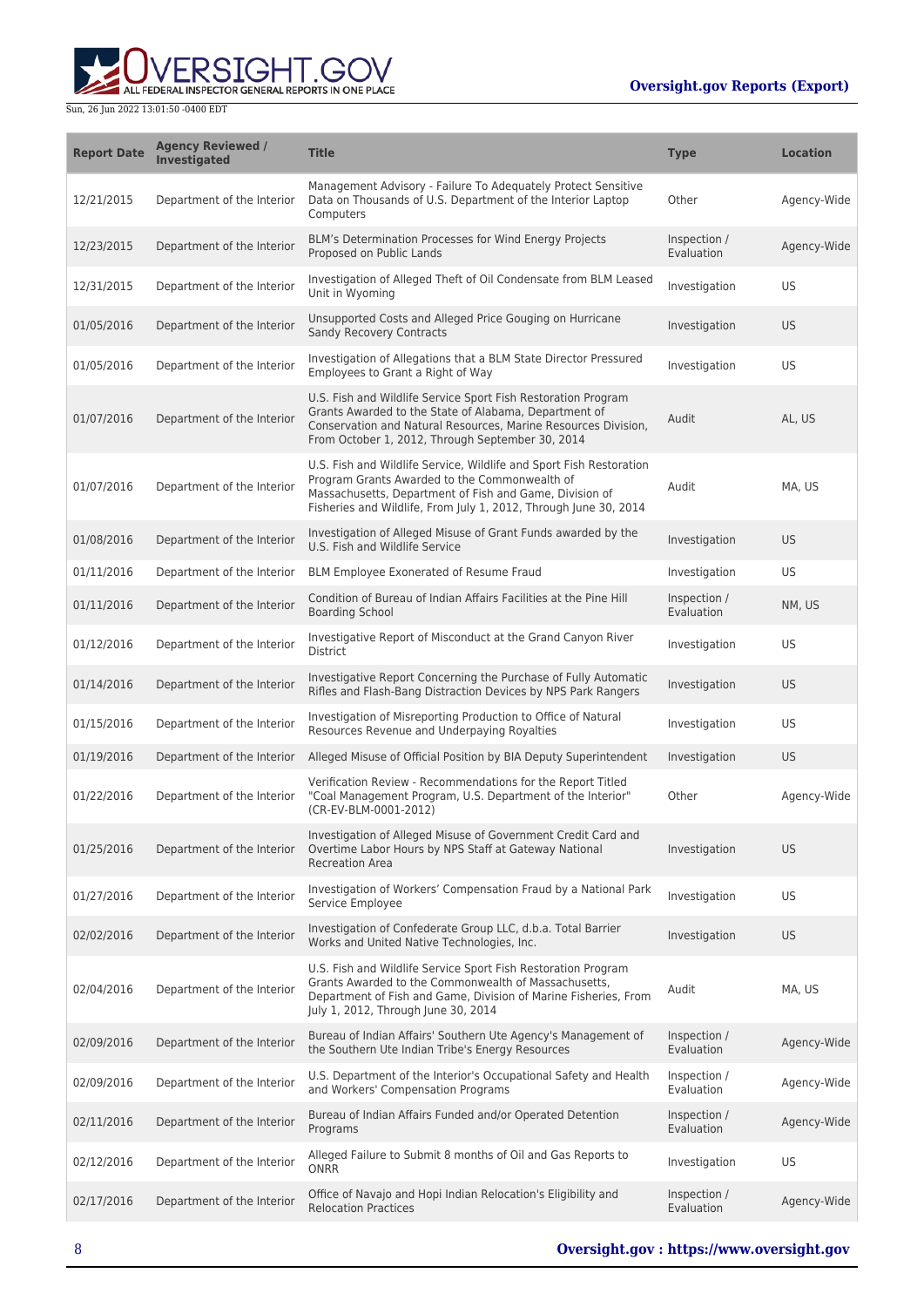ERSIGHT.GOV ALL FEDERAL INSPECTOR GENERAL REPORTS IN ONE PLACE

| <b>Report Date</b> | <b>Agency Reviewed /</b><br><b>Investigated</b> | <b>Title</b>                                                                                                                                                                                     | <b>Type</b>                | <b>Location</b> |
|--------------------|-------------------------------------------------|--------------------------------------------------------------------------------------------------------------------------------------------------------------------------------------------------|----------------------------|-----------------|
| 02/18/2016         | Department of the Interior                      | Investigation of David Hayes                                                                                                                                                                     | Investigation              | US              |
| 02/18/2016         | Department of the Interior                      | Progress Made by the U.S. Department of the Interior in<br>Implementing Government Charge Card Recommendations                                                                                   | Audit                      | Agency-Wide     |
| 02/22/2016         | Department of the Interior                      | Investigation of Alleged Improper Disposal and Destruction of<br>Government Property by Employees at Gulf Islands National<br>Seashore                                                           | Investigation              | US              |
| 02/22/2016         | Department of the Interior                      | Alleged Unauthorized Government Purchase Card Use by Senior<br><b>BSEE Official</b>                                                                                                              | Investigation              | <b>US</b>       |
| 02/24/2016         | Department of the Interior                      | Investigative Report of the U.S. Fish and Wildlife Service's Red<br>Wolf Recovery Program                                                                                                        | Investigation              | US              |
| 02/25/2016         | Department of the Interior                      | Investigative Report of Jonathan Jarvis                                                                                                                                                          | Investigation              | <b>US</b>       |
| 03/03/2016         | Department of the Interior                      | Fiscal Year 2016 Audits, Inspections and Evaluations Annual Work<br>Plan                                                                                                                         | Other                      | Agency-Wide     |
| 03/03/2016         | Department of the Interior                      | Review of Academic Achievement at the San Ildefonso Day<br>School                                                                                                                                | Inspection /<br>Evaluation | NM, US          |
| 03/10/2016         | Department of the Interior                      | Investigation of Potential Post-Employment Ethics Violations                                                                                                                                     | Investigation              | US              |
| 03/14/2016         | Department of the Interior                      | Investigative Report of Timothy Reid, Chief Ranger, Yellowstone<br><b>National Park</b>                                                                                                          | Investigation              | WY, US          |
| 03/18/2016         | Department of the Interior                      | Investigation of Alleged Altered Digital Images Submitted to BLM<br>Alaska State Office                                                                                                          | Investigation              | AK, US          |
| 03/30/2016         | Department of the Interior                      | Investigation of an Appraisal and Land Transactions Related to a<br>Federal Grant Awarded to Livingston Parish in Louisiana Through<br>the Coastal Impact Assistance Program                     | Investigation              | LA, US          |
| 03/30/2016         | Department of the Interior                      | Investigation of Improper Hiring at the Bureau of Indian Education                                                                                                                               | Investigation              | US              |
| 04/11/2016         | Department of the Interior                      | Investigation of Allegations of Reprisal Against an NPS Program<br>Assistant                                                                                                                     | Investigation              | HI, US          |
| 04/12/2016         | Department of the Interior                      | Interagency Agreement for Water Quality Monitoring and Other<br>Services with the U.S. Geological Survey, Agreement No.<br>R13PG20058                                                            | Inspection /<br>Evaluation | Agency-Wide     |
| 04/13/2016         | Department of the Interior                      | Oil and Gas Company's Improper Measurement of Gas Production<br>on Indian Lands                                                                                                                  | Investigation              | CO, US          |
| 04/18/2016         | Department of the Interior                      | Investigation of Reprisal at the BIA Southern Plains Region                                                                                                                                      | Investigation              | US              |
| 04/21/2016         | Department of the Interior                      | Allegation of False Training Certificates                                                                                                                                                        | Investigation              | LA, US          |
| 04/21/2016         | Department of the Interior                      | Investigation of Inaccurate Oil and Gas Production Reporting                                                                                                                                     | Investigation              | US              |
| 04/21/2016         | Department of the Interior                      | Secretary with OSMRE Indicted for Misuse of Government Fleet<br>Cards                                                                                                                            | Investigation              | <b>US</b>       |
| 04/21/2016         | Department of the Interior                      | Former IBC Employee Hacked Personnel Documents                                                                                                                                                   | Investigation              | US              |
| 04/22/2016         | Department of the Interior                      | Verification Review - Recommendations for the Report,<br>"Department of the Interior's Management of Land Boundaries"<br>(C-IN-MOA-0001-2009)                                                    | Other                      | Agency-Wide     |
| 04/27/2016         | Department of the Interior                      | Investigation of Retaliation and Mismanagement by IBC<br>Acquisition Services Directorate Officials                                                                                              | Investigation              | US              |
| 04/27/2016         | Department of the Interior                      | U.S. Fish and Wildlife Service Wildlife and Sport Fish Restoration<br>Program Grants Awarded to the State of Georgia, Department of<br>Natural Resources From July 1, 2013 Through June 30, 2015 | Audit                      | Agency-Wide     |
| 05/04/2016         | Department of the Interior                      | Issues Identified During Our Audit of Interim Costs Claimed by<br>Coastal Environmental Group, Under Contract Nos. INF13PC00214<br>and INF13PC00195 With the U.S. Fish and Wildlife Service      | Other                      | US              |
| 05/04/2016         | Department of the Interior                      | Interim Costs Claimed by Coastal Environmental Group, Under<br>Contract Nos. INF13PC00214 and INF13PC00195 With the U.S.<br>Fish and Wildlife Service                                            | Audit                      | Agency-Wide     |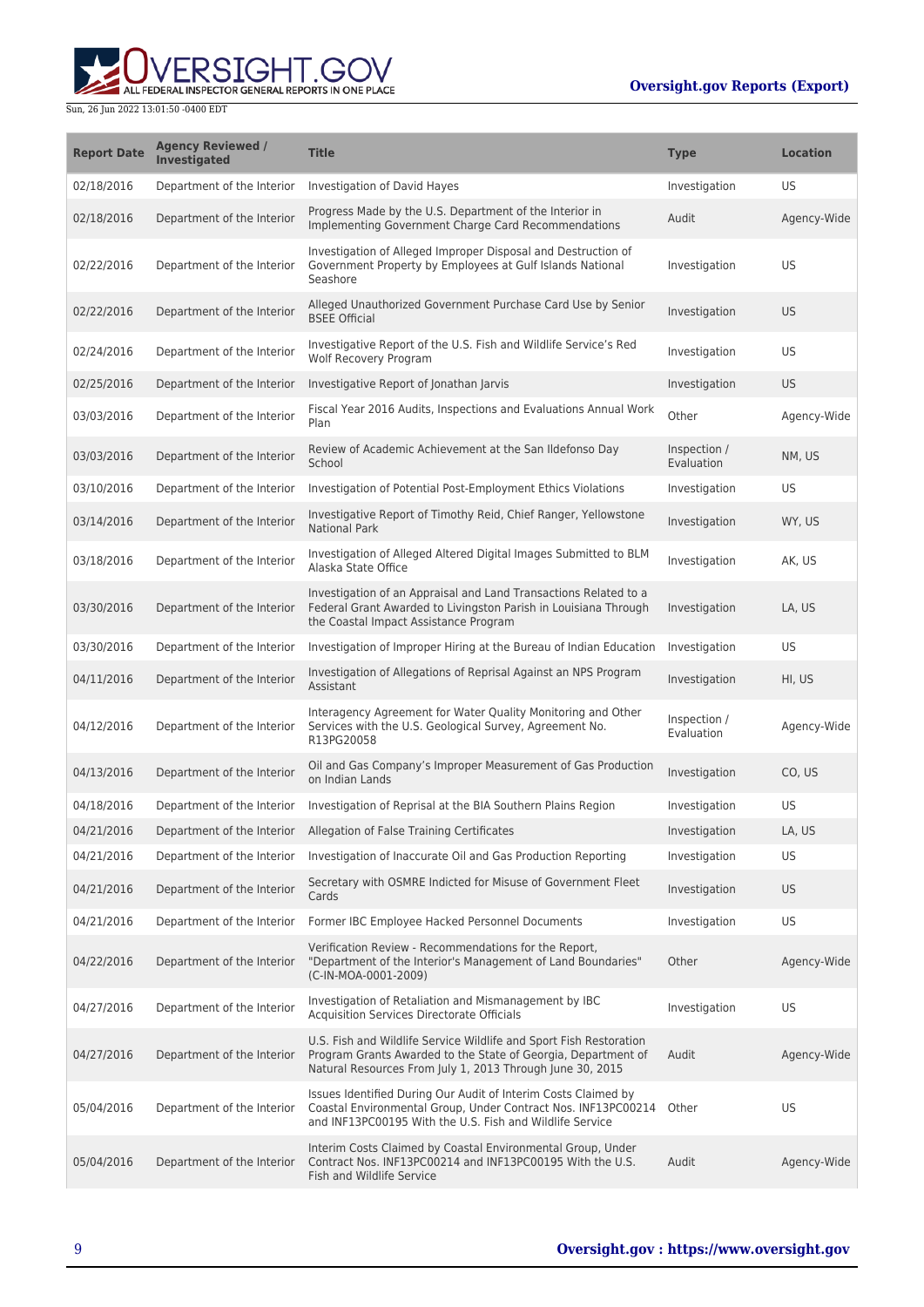

| <b>Report Date</b> | <b>Agency Reviewed /</b><br><b>Investigated</b> | <b>Title</b>                                                                                                                                                                                                | <b>Type</b>                   | <b>Location</b> |
|--------------------|-------------------------------------------------|-------------------------------------------------------------------------------------------------------------------------------------------------------------------------------------------------------------|-------------------------------|-----------------|
| 05/05/2016         | Department of the Interior                      | U.S. Fish and Wildlife Service Wildlife and Sport Fish Restoration<br>Program Grants Awarded to the Commonwealth of Pennsylvania<br>Game Commission From July 1, 2011, Through June 30, 2013                | Audit                         | PA, US          |
| 05/06/2016         | Department of the Interior                      | Investigation of Theft of Healy Lake Funds                                                                                                                                                                  | Investigation                 | AK, US          |
| 05/11/2016         | Department of the Interior                      | U.S. Department of the Interior's Compliance With the Improper<br>Payments Elimination and Recovery Act of 2010 in its Fiscal Year<br>2015 "Agency Financial Report"                                        | Other                         | Agency-Wide     |
| 05/25/2016         | Department of the Interior                      | Semiannual Report to Congress for the period ending March 31,<br>2016                                                                                                                                       | Semiannual Report Agency-Wide |                 |
| 05/31/2016         | Department of the Interior                      | Investigation of BLM Land Sale, Henderson, NV                                                                                                                                                               | Investigation                 | NV, US          |
| 05/31/2016         | Department of the Interior                      | Internal Control Review of Student Conservation Association, Inc.                                                                                                                                           | Inspection /<br>Evaluation    | Agency-Wide     |
| 06/02/2016         | Department of the Interior                      | Verification Review - Recommendations for the Report, "Oil and<br>Gas Leasing in Indian Country: An Opportunity for Economic<br>Development" (CR-EV-BIA-0001-2011)                                          | Other                         | Agency-Wide     |
| 06/03/2016         | Department of the Interior                      | Financial Management Division, Office of Natural Resources<br>Revenue                                                                                                                                       | Audit                         | CO, US          |
| 06/03/2016         | Department of the Interior                      | U.S. Fish and Wildlife Service Wildlife and Sport Fish Restoration<br>Program Grants Awarded to the State of South Carolina,<br>Department of Natural Resources From July 1, 2013, Through<br>June 30, 2015 | Audit                         | Agency-Wide     |
| 06/06/2016         | Department of the Interior                      | BIE Employee Convicted for Embezzling Funds                                                                                                                                                                 | Investigation                 | AZ, US          |
| 06/07/2016         | Department of the Interior                      | Senior FWS Employee Failed to Disclose Outside Employment and<br>a Conflict of Interest                                                                                                                     | Investigation                 | US              |
| 06/07/2016         | Department of the Interior                      | Investigation of Alleged Contract Steering by the National Park<br>Service's Denver Service Center                                                                                                          | Investigation                 | CO, US          |
| 06/08/2016         | Department of the Interior                      | Verification Review - Recommendations for the report,<br>"Department of the Interior's Accountability and Preservation of<br>Museum Collections" (Audit No. C-IN-MOA-0010-2008)                             | Other                         | Agency-Wide     |
| 06/13/2016         | Department of the Interior                      | Investigation of Regional and Local Management at Badlands<br><b>National Park</b>                                                                                                                          | Investigation                 | SD, US          |
| 06/13/2016         | Department of the Interior                      | Alleged Retaliation at Moosehorn National Wildlife Refuge                                                                                                                                                   | Investigation                 | ME, US          |
| 06/13/2016         | Department of the Interior                      | Investigative Report of Sexual Misconduct by Law Enforcement<br>Supervisor, Canaveral National Seashore                                                                                                     | Investigation                 | FL, US          |
| 06/15/2016         | Department of the Interior                      | Inspection of Scientific Integrity Incident at USGS Energy<br>Geochemistry Laboratory                                                                                                                       | Inspection /<br>Evaluation    | Agency-Wide     |
| 06/16/2016         | Department of the Interior                      | Management Advisory - Summary of Bureau of Indian Education<br>Violence Prevention Inspections                                                                                                              | Other                         | Agency-Wide     |
| 06/16/2016         | Department of the Interior                      | Management Advisory - Summary of Bureau of Indian Education<br>Academic Achievement Inspections                                                                                                             | Other                         | Agency-Wide     |
| 06/21/2016         | Department of the Interior                      | Investigation of Alleged Conflict of Interest at the Udall<br>Foundation                                                                                                                                    | Investigation                 | <b>US</b>       |
| 06/22/2016         | Department of the Interior                      | Investigation of Falsification of Approval of Oil and Gas Leases                                                                                                                                            | Investigation                 | MT, US          |
| 06/22/2016         | Department of the Interior                      | Investigation of Alleged Improper Hiring in the Office of the<br>Secretary                                                                                                                                  | Investigation                 | <b>US</b>       |
| 06/22/2016         | Department of the Interior                      | Verification Review of Recommendations for the Report Titled<br>"Bureau of Land Management's Renewable Energy Program: A<br>Critical Point in Renewable Energy Development" (CR-EV-<br>BLM-0004-2010)       | Other                         | Agency-Wide     |
| 06/22/2016         | Department of the Interior                      | U.S. Department of the Interior's Management of its<br>Smartphones, Tablets, and Other Mobile Devices                                                                                                       | Audit                         | Agency-Wide     |
| 06/29/2016         | Department of the Interior                      | Management Advisory- Office of Aviation Services' Maintenance<br>System Presents a Threat to Public Health and Safety                                                                                       | Other                         | Agency-Wide     |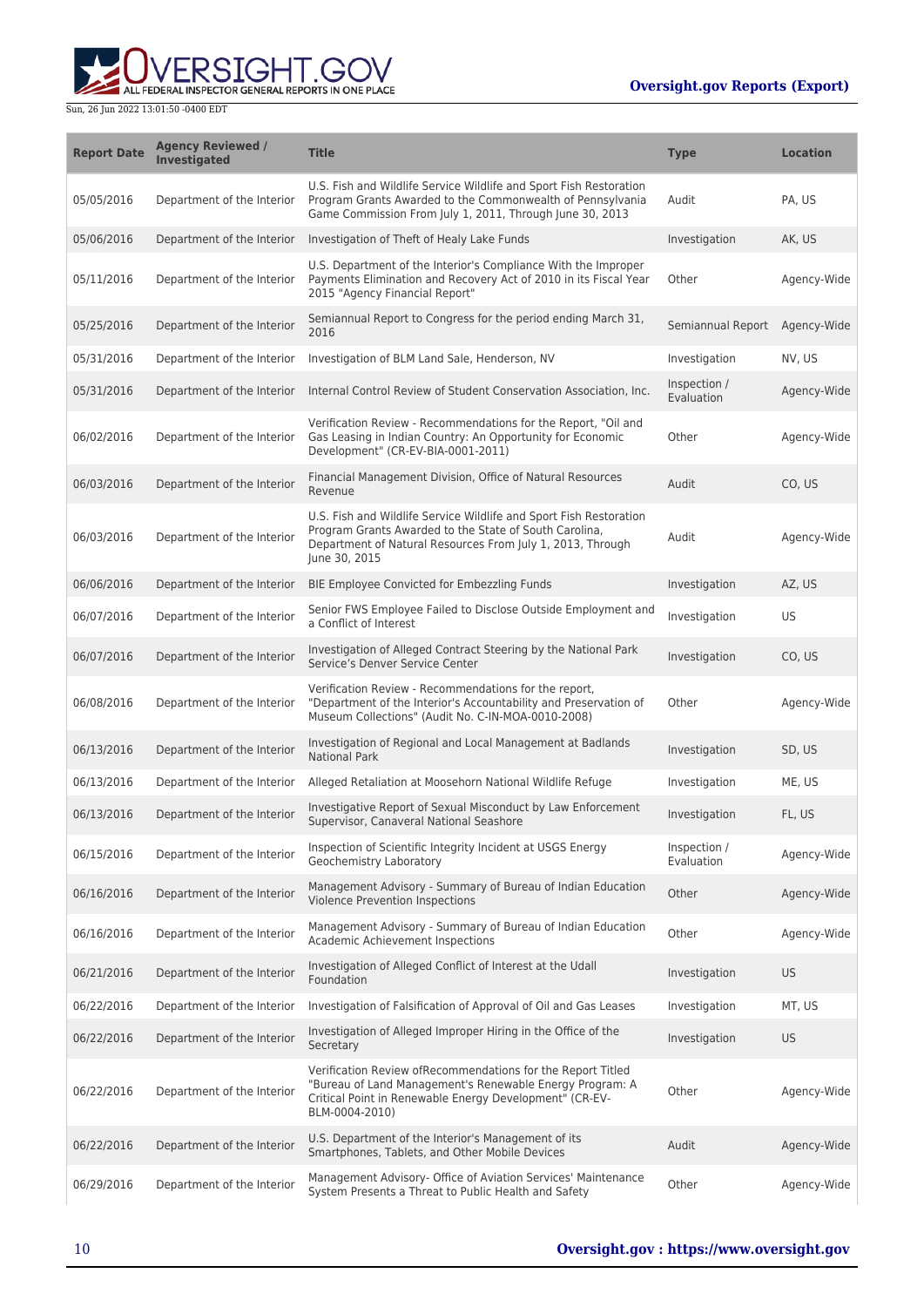

| <b>Report Date</b> | <b>Agency Reviewed /</b><br>Investigated | <b>Title</b>                                                                                                                                                                                                                                                                                  | <b>Type</b>                | <b>Location</b> |
|--------------------|------------------------------------------|-----------------------------------------------------------------------------------------------------------------------------------------------------------------------------------------------------------------------------------------------------------------------------------------------|----------------------------|-----------------|
| 07/01/2016         | Department of the Interior               | Interim Costs Claimed by Clean Venture Incorporated, Under<br>Contract No. INF14D01910 with the U.S. Fish and Wildlife Service                                                                                                                                                                | Audit                      | Agency-Wide     |
| 07/07/2016         | Department of the Interior               | Verification Review - Recommendations for the Report.<br>"Management of Social Services in BIA: Opportunity for Action"<br>(WR-EV-BIA-0001-2012)                                                                                                                                              | Other                      | Agency-Wide     |
| 07/11/2016         | Department of the Interior               | Investigation of an NPS Contractor for Allegations of False Claims<br>and Statements                                                                                                                                                                                                          | Investigation              | KY, US          |
| 07/11/2016         | Department of the Interior               | Investigation of False Reporting to the Office of Natural Resources<br>Revenue                                                                                                                                                                                                                | Investigation              | NM, US          |
| 07/11/2016         | Department of the Interior               | Third-Party BOP Verifications in the Gulf of Mexico                                                                                                                                                                                                                                           | Investigation              | <b>US</b>       |
| 07/11/2016         | Department of the Interior               | Investigation of FWS' Mexican Gray Wolf Program                                                                                                                                                                                                                                               | Investigation              | US              |
| 07/12/2016         | Department of the Interior               | Investigation of Former Kentucky State Inspector and Former<br>State Representative for Bribery Allegations                                                                                                                                                                                   | Investigation              | KY, US          |
| 07/19/2016         | Department of the Interior               | Verification Review - Recommendations for the Report, "Bureau of<br>Reclamation's Sustainable Water Management Programs and<br>Activities" (WR-EV-BOR-0026-2013)                                                                                                                              | Other                      | Agency-Wide     |
| 07/24/2016         | Department of the Interior               | Investigation of allegations of law enforcement misconduct by<br><b>Grand Canyon National Park Rangers</b>                                                                                                                                                                                    | Investigation              | <b>US</b>       |
| 07/25/2016         | Department of the Interior               | Investigation of Suspected False Gas Production                                                                                                                                                                                                                                               | Investigation              | OK, US          |
| 07/28/2016         | Department of the Interior               | Investigation of Reprisal Allegations at FWS Region 5 Fisheries<br>Program                                                                                                                                                                                                                    | Investigation              | <b>US</b>       |
| 07/29/2016         | Department of the Interior               | Verification Review of Recommendations for the Report, "NPS<br>Contractor Oversight of Visitor Tent Cabins at Yosemite National<br>Park Involved in Hantavirus Outbreak" (WR-IS-NPS-0009-2013)                                                                                                | Other                      | Agency-Wide     |
| 07/29/2016         | Department of the Interior               | Verification Review - Recommendations for the Report, "Bureau<br>of Land Management's Helium Program" (Audit No. C-IN-<br>MOA-0010-2011)                                                                                                                                                      | Other                      | Agency-Wide     |
| 08/03/2016         | Department of the Interior               | Management Advisory - Issues Identified During our Audit of<br>Interim Costs Claimed by Donjon Marine Company, Inc., Under<br>Contract No. INF14PD01909 and our Audit of Interim Costs<br>Claimed by Clean Venture Inc., Under Contract No. INF14D01910<br>with the Fish and Wildlife Service | Other                      | Agency-Wide     |
| 08/03/2016         | Department of the Interior               | Investigation of Questionable Invoicing Related to a DOI<br><b>University Contract</b>                                                                                                                                                                                                        | Investigation              | <b>US</b>       |
| 08/05/2016         | Department of the Interior               | Investigation of Reprisal Allegations at FWS Region 5 Contracting<br>Office                                                                                                                                                                                                                   | Investigation              | US              |
| 08/08/2016         | Department of the Interior               | Inspection of Federal Computer Security at the U.S. Department<br>of the Interior                                                                                                                                                                                                             | Inspection /<br>Evaluation | Agency-Wide     |
| 08/09/2016         | Department of the Interior               | Guam School Bus Transportation Program                                                                                                                                                                                                                                                        | Inspection /<br>Evaluation | GU, US          |
| 08/10/2016         | Department of the Interior               | Verification Review - Recommendations for the Report Titled "U.S.<br>Department of the Interior Program Startup Inspection: Office of<br>Surface Mining Appalachian Regional Reforestation Initiative" (ER-<br>IS-OSM-0011-2011)                                                              | Other                      | Agency-Wide     |
| 08/10/2016         | Department of the Interior               | Management Advisory - Issues Identified During Our Audit of<br>Interim Costs Claimed by Dewberry and Davis on Contract Nos.<br>INF15PB000057 and INF15PB000059 With the U.S. Fish and<br><b>Wildlife Service</b>                                                                              | Other                      | Agency-Wide     |
| 08/10/2016         | Department of the Interior               | Interim Costs Claimed by Dewberry and Davis Under Contract<br>Nos. INF15PB000057 and INF15PB000059 With the U.S. Fish and<br><b>Wildlife Service</b>                                                                                                                                          | Audit                      | Agency-Wide     |
| 08/10/2016         | Department of the Interior               | U.S. Fish and Wildlife Service Wildlife and Sport Fish Restoration<br>Program Grants Awarded to the Commonwealth of the Northern<br>Mariana Islands, Department of Lands and Natural Resources,<br>From October 1, 2012, Through September 30, 2014                                           | Audit                      | MP, US          |